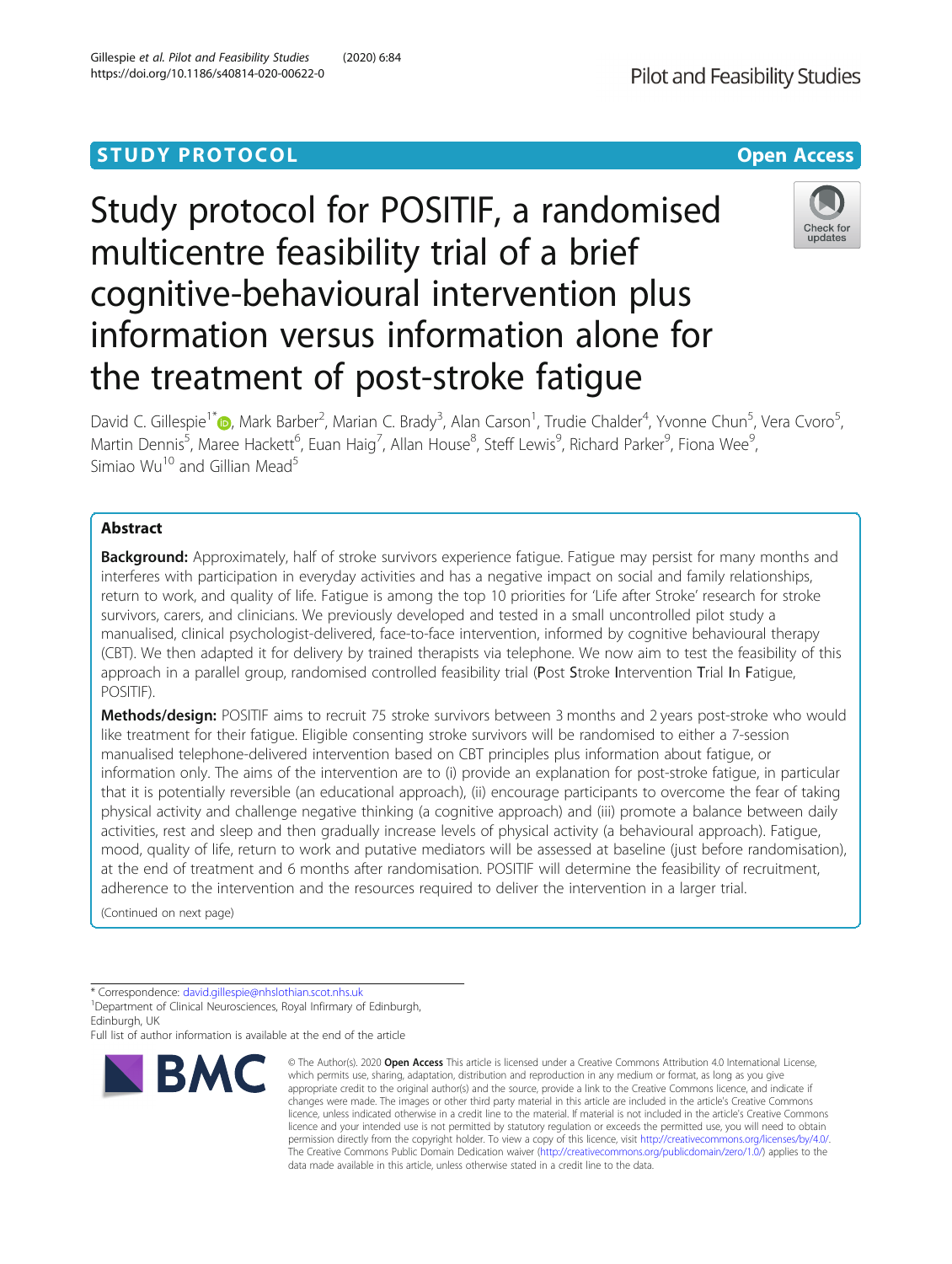#### (Continued from previous page)

Discussion: The POSITIF feasibility trial will recruit until 31 January 2020. Data will inform the utility and design of a future adequately powered randomised controlled trial.

Trial registration: ClinicalTrials.gov, [NCT03551327.](https://clinicaltrials.gov/ct2/show/NCT03551327?term=gillian+mead&draw=2&rank=1) Registered on 11 June 2018.

Keywords: Stroke, Fatigue, Physical activity, Rehabilitation, Psychological, Cognitive behavioural approach, Telephone, Clinical trial

## Background

Approximately, 130,000 people have a stroke each year in the UK [\[1](#page-12-0), [2\]](#page-12-0). Of these, almost a half will experience post-stroke fatigue [[3](#page-12-0)]. Fatigue can be defined as a subjective feeling of lack of energy, weariness and aversion to effort [\[4\]](#page-12-0) and in many cases, becomes a chronic symptom that has an adverse effect on a person's ability to manage everyday activities, socialise and maintain intimate relationships and to return to paid employment [[5,](#page-12-0) [6](#page-12-0)]. The self-reported quality of life of fatigued stroke survivors is often very low [\[7](#page-12-0)]. It is therefore not surprising that the need to find effective treatments for fatigue was amongst the top 10 priorities for 'Life after Stroke' research shared by stroke survivors, carers, clinicians and researchers [[8\]](#page-12-0).

The search for effective treatments for post-stroke fatigue has been challenging. There has been little success in identifying biological causes. For example, there is no clear association between fatigue and the severity of stroke or stroke lesion location [\[9](#page-12-0)]. Perhaps not surprisingly, biological treatments have so far been shown to be ineffective at alleviating fatigue in this population [\[10](#page-12-0)]. Therefore, in order to identify intervention targets in a broader context of stroke illness, we conducted a systematic review to explore the correlates of post-stroke fatigue [\[11](#page-12-0)]. Drawing on this evidence and our qualitative study of the experiences of individuals with poststroke fatigue [[12](#page-12-0)], we developed a stroke-specific model of fatigue, which proposed that depressive symptoms, anxiety, low self-efficacy, passive coping, reduced physical activity, sleep problems and inadequate social support are all important factors in the development and/or maintenance of fatigue [[13\]](#page-12-0). These associations are consistent with findings from a qualitative study in which patients with post-stroke fatigue reported that rehabilitation and good sleep improved fatigue symptoms [\[12](#page-12-0)]. Figure [1](#page-2-0) presents a conceptual model of post-stroke fatigue based on our work.

The psychological, behavioural and environmental factors outlined above are consistent with cognitive behavioural models for functional neurological symptoms (e.g. [14]), where these factors are interconnected and may cause or maintain fatigue symptoms, and our earlier work treating fatigue in the population [[14,](#page-12-0) [15\]](#page-12-0) and cancer-related fatigue [[16](#page-12-0)]. The premise of cognitive behavioural therapy (CBT) is that addressing unhelpful thoughts and behaviours can change how people feel physically and emotionally [\[17](#page-12-0)]. We hypothesised [[13](#page-12-0)] that increasing physical activity would be a starting point to break this 'vicious cycle' of post-stroke fatigue, because increasing activity levels would challenge cognitive barriers to activity (e.g. 'This discomfort when I move is a sign I should take it easy'). The experience of being more active would then improve patients' self-efficacy in taking physical activity and thus reduce fatigue and im-prove mood [[18\]](#page-12-0). There is an association between poststroke fatigue and inactivity [\[19](#page-12-0)], and, therefore, increasing activity levels after stroke is a key component of the intervention.

To test these ideas, we created a brief manualised intervention with input from stroke survivors and stroke clinicians [\[20](#page-12-0)]. The intervention aimed firstly to provide individuals with an explanation of post-stroke fatigue based on the psychological factors identified following systematic review of the literature, and to explain that the impact of post-stroke fatigue is reversible. Secondly, it encouraged fatigued stroke survivors to overcome any fears they might have about taking physical activity, specifically to challenge negative thoughts about their fatigue (e.g. 'There's nothing I can do about this'), that is to say a cognitive approach. Thirdly, the intervention promoted a balance between daily activities, rest and sleep, aiming for individuals to increase in increments their level of physical activity using diary monitoring and activity scheduling, in other words, a behavioural approach [\[14](#page-12-0)]. At the development phase, the intervention was delivered in an uncontrolled pilot study to 12 participants with post-stroke fatigue by a clinical psychologist with a special interest in stroke, to determine preliminary acceptability and feasibility  $[20]$  $[20]$ . The intervention comprised a participant handbook that included forms for diary keeping, six face-to-face treatment sessions and one follow-up telephone-delivered review ('booster') session. Fatigue levels were lower at the end of the study than at baseline for the eight individuals who completed treatment, and all participants reported favourable opinions of the intervention [\[20](#page-12-0)].

Following publication of the findings from this small observational trial, the trial intervention handbooks were edited taking into account participant feedback. We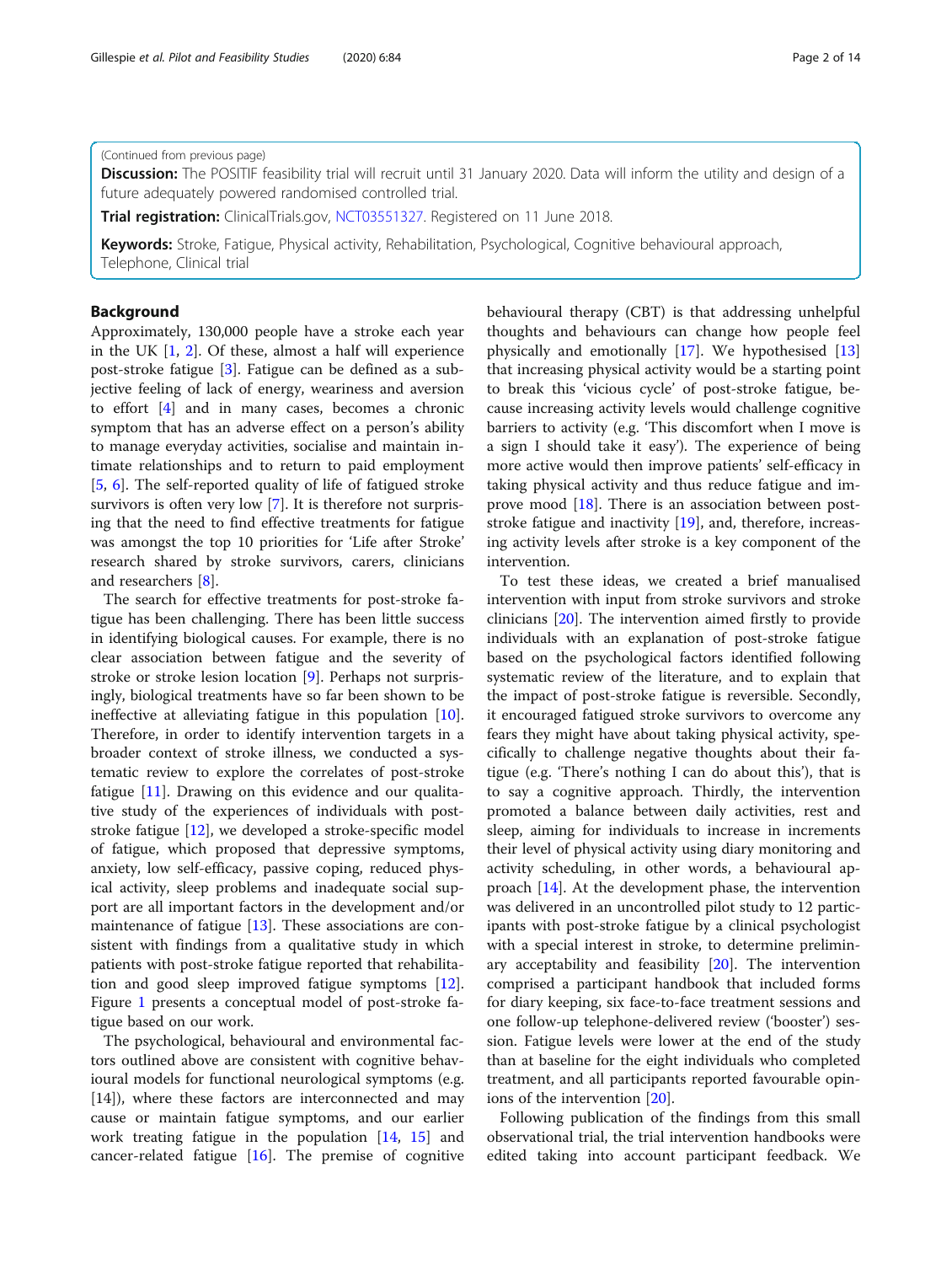<span id="page-2-0"></span>Gillespie et al. Pilot and Feasibility Studies (2020) 6:84 Page 3 of 14



added new information about stroke survivors' experiences of fatigue following a workshop about post-stroke fatigue at the Stroke Association UK Stroke Assembly (a conference for stroke survivors) in July 2017. At this point, a decision was made that for the next stage of intervention development, the Post Stroke Intervention Trial In Fatigue (POSITIF) would be delivered by trained nurses or other allied health care professionals (AHPs) or psychology graduates with training in CBT rather than clinical psychologists; the latter are too few in number to deliver this intervention across a national health care system, but nurses and other AHPs are core members of most stroke care teams, and are potentially a more cost effective option.

For pragmatic reasons, it was decided that the intervention would have a better chance of being accepted by clinical services if it could be offered to participants via telephone rather than face-to-face. This is because stroke services would struggle to offer treatments, even ones that are clinically effective, if the resources required to deliver them were too great. We

were also mindful of the fact that many stroke survivors, particularly those with fatigue, struggle to get to hospitals and clinics so telephone delivery might offer a convenient way to receive a psychological treatment.

A telephone approach is justified as there is evidence from the literature that telephone-based delivery of CBT is feasible and effective. For example, a meta-analysis of 8 studies recruiting 658 participants with a range of physical problems including stroke revealed that telephone counselling, delivered by therapists or psychologists, resulted in significant improvements in coping skills and strategies, community integration and reduction in depression  $[21]$  $[21]$ . In participants with traumatic brain injury, seven scheduled telephone sessions over 9 months designed to elicit current concerns, provide information and facilitate problem solving in domains relevant to traumatic brain injury recovery that were associated with lower depression scores compared with usual care [[22\]](#page-13-0). Our previous work in chronic fatigue syndrome had suggested that telephone treatment was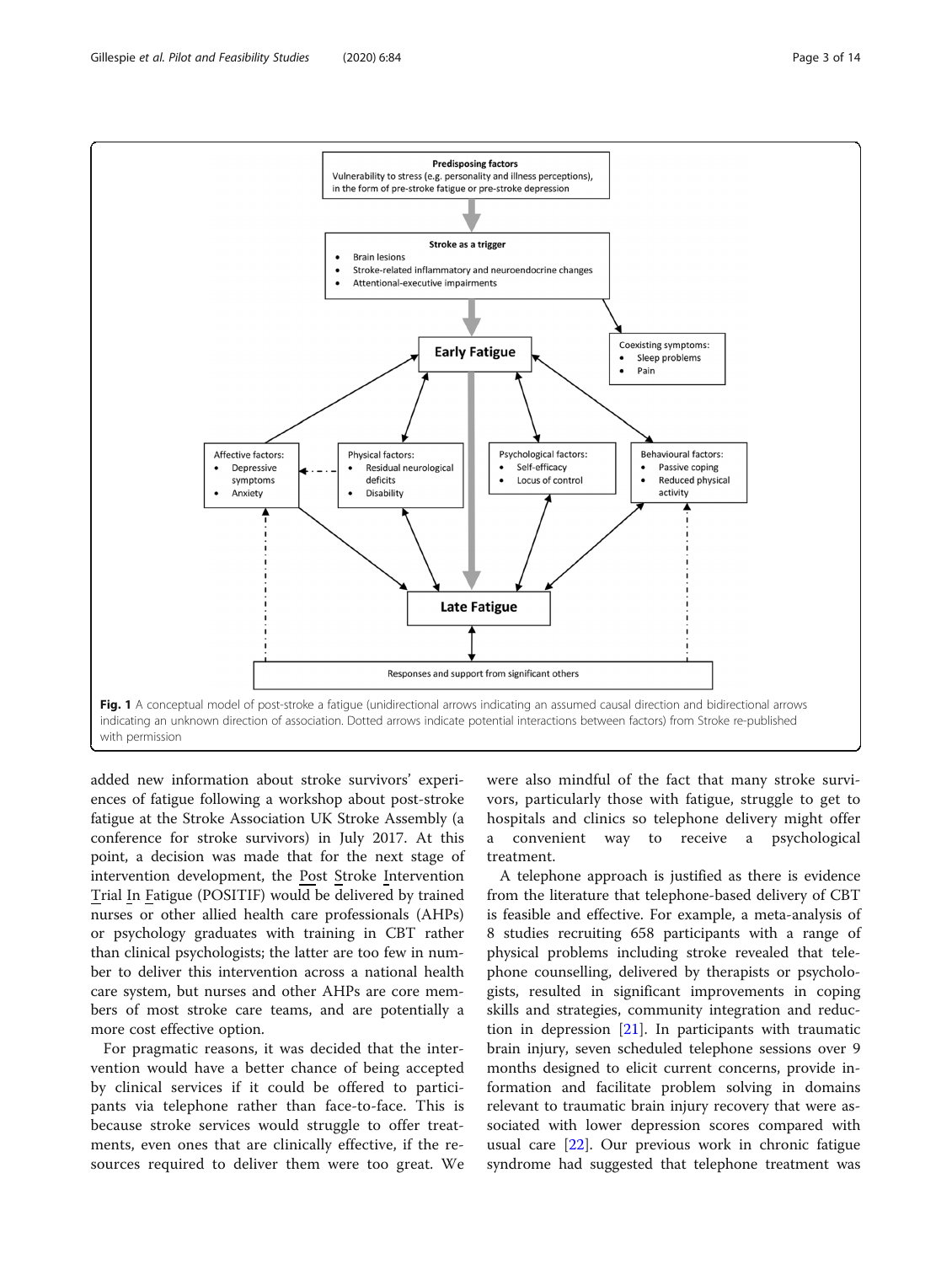acceptable to patients in a small randomised controlled trial [\[23](#page-13-0)].

The aim of this trial is to assess the feasibility of our trial methods.

## Methods

## Study registration

The study design was approved by the East of Scotland Research Ethics Committee (30 January 2018). The trial was registered with the U.S. National Institutes of Health on [ClinicalTrials.gov](http://clinicaltrials.gov) (11 June 2018) with trial identification NCT03551327. Recruitment commenced in January 2019 and is currently ongoing.

#### Trial design

The study is a UK-based, multi-site, randomised controlled feasibility trial including participants with poststroke fatigue with broad entry criteria and follow-up to ascertain outcomes at 6 months after randomisation. The primary aim of the POSITIF feasibility trial is to ascertain recruitment rates, participant adherence to the intervention and completeness of data capture during intervention delivery and at follow-up. At the time of submission to [ClinicalTrials.gov](http://clinicaltrials.gov), our intention was to move seamlessly from a feasibility trial to an efficacy trial without stopping and analysing data. However, our application for further funding was not successful and so a decision was made to analyse and report data from the feasibility trial as described in this paper, in line with our pre-specified criteria for moving to the main phase of the trial.

The expected flow of participants through the trial is shown in Fig. [2](#page-4-0).

#### Sample size

The recruitment period is 14 months, and we aim to recruit at least 75 participants in total from three hospital sites and online self-identification. This number is consistent with recommended sample sizes for pilot randomised controlled trials (RCTs) [[24\]](#page-13-0), 60–100 participants generally being required to estimate event rates in a single group. We will monitor recruitment rates closely so that any issues or barriers to recruitment can be identified and resolved.

## Participants

We aim to recruit participants who meet the eligibility criteria (see below). A three-pronged approach to recruitment, namely, retrospective, prospective and selfidentification will be used.

For retrospective recruitment, each site will identify potentially eligible participants by screening stroke registers, audit databases, patient hospital discharge summaries and The Scottish Health Research Register (SHARE) and through nurses and support workers who see patients after discharge from hospital. In Scotland, nurses from the charity Chest Heart and Stroke Scotland (CHSS) visit most patients after discharge from hospital. The retrospective approach will be used until the 'pool' of potential participants who have had a stroke within the previous 2 years has been reached. Individuals identified as being potentially eligible will be contacted by letter or in person by a member of the clinical team (including, but not limited to, the lead clinician for the service, the individual's hospital consultant or charge nurse) with an invitation to participate in the screening process and the trial if eligible; a participant information sheet and a consent form will be provided. If no response is received from the letter of invitation within 2 weeks, the local team will telephone the individual to ensure that the information was received and answer any questions they might have. Screening questionnaires and consent forms will be completed by participants at home and returned to the research team by post or by email.

For prospective recruitment, participants will be identified shortly after their hospital admission for stroke, at outpatient stroke clinics or soon after discharge from hospital by the stroke nurses who visit patients in the community (generally three weeks following discharge). The initial approach to the patient will be in person by a member of the clinical team. Consent will be obtained for subsequent screening 3 months after stroke onset and for participation in the trial if eligible. If a patient is 'missed' whilst in hospital (e.g. due to a very short hospital stay), then they will be contacted as for the retrospectively recruited participants. If a patient consents but does not return the screening questionnaires, a telephone call will be made to find out if they wish to take part.

Finally, individuals will be able to identify themselves as potential feasibility trial participants from the web links of the UK's two main stroke charities, CHSS (Selfhelp4stroke, a self-management resource for anyone who has had a stroke, and *Stroke4carers*, an information and signposting portal for the carers and families of stroke survivors) and The Stroke Association (My Stroke Guide, a website providing resources and information to people affected by stroke). Those who are recruited in this way will participate in screening as described above.

#### Inclusion criteria

- Age  $\geq 18$  years
- Stroke (ischaemic or haemorrhagic, first or recurrent, and including subarachnoid haemorrhage) between 3 months and 2 years previously, based on clinical diagnosis and compatible imaging
- Capacity to provide informed consent
- Not living in a nursing home at time of consent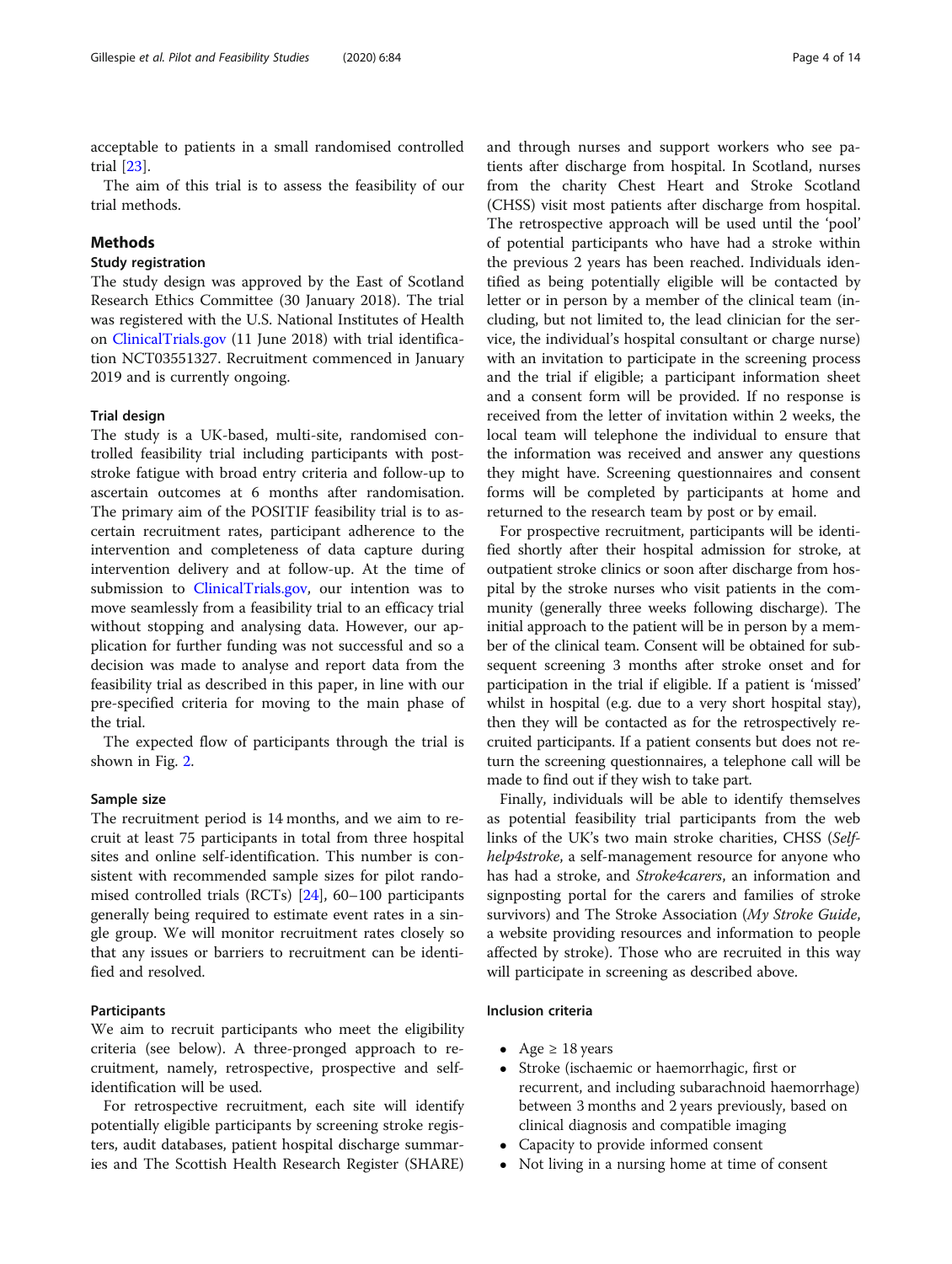<span id="page-4-0"></span>

- Medically stable
- Answers 'Yes' to both of the following questions from the Greater Manchester Stroke Assessment Tool (GM-SAT) [\[25\]](#page-13-0) about fatigue: 'Do you feel tired all the time or get tired very quickly since your stroke'? and 'Would you like additional help and support for this'?

## Exclusion criteria

 Unlikely to be available for follow-up for the next 6 months, e.g. no fixed home address

- Life-threatening illness (e.g. advanced cancer or advanced heart failure) that would make survival for 6 months unlikely
- Aphasia or cognitive impairment severe enough to prevent participation in the intervention. To assess this, participants will self-report their language and cognition from the relevant domains of the Short Stroke Impact Scale (SF-SIS) [[26](#page-13-0)] ('In the past week, how difficult was it for you to think quickly'? and 'In the past week, how difficult was it to understand what was being said to you in a conversation'?). Those who respond 'very difficult' or 'could not do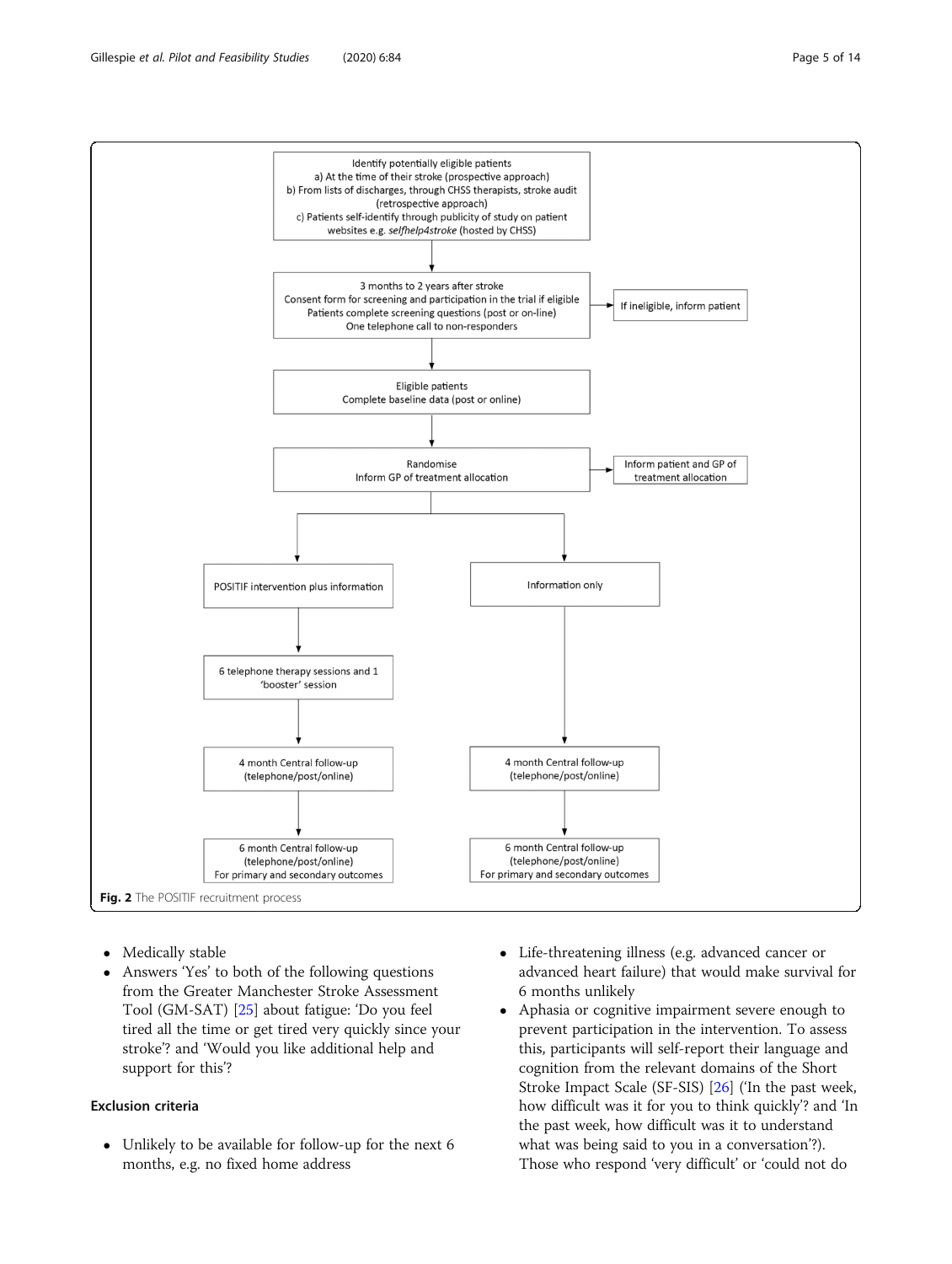at all' to either question, or those whose communication impairment means that they are unable to respond to such questions at all, will be excluded

- Actively suicidal, requiring in-patient treatment for depression or experiencing depression-related cognitive impairment
- High anxiety as part of a post-traumatic stress disorder (PTSD) syndrome or panic disorder
- Previously enrolled in this trial
- Enrolled in another trial of psychological therapy
- Enrolled in another trial of physical activity
- Inability to understand spoken and/or written English

If a participant scores  $\geq$  15 (the threshold for moderately severe depression) or scores 1, 2 or 3 on the suicidal item on the Patient Health Questionnaire 9-item (PHQ-9) [[27](#page-13-0)], they will be telephoned by a member of the research team to ascertain the individual's level of risk. We will write to the participant and their General Practitioner (GP). The GP will be advised of the score and what this means, and that we suggest further investigation and treatment. The same procedure—writing to participant and GP—will take place if a participant scores  $\geq$  15 on the Generalised Anxiety Disorder 7-item (GAD-7) [[28\]](#page-13-0) (the usual threshold for severe anxiety). We will not inform participants of their scores but we will inform them that screening has indicated possible problems with their mood or anxiety, and that we strongly encourage them to discuss this with their GP. Individuals will be excluded only if they are actively suicidal, requiring in-patient treatment or have depression-related cognitive impairment or if the individual has a PTSD syndrome or panic disorder (see above). In such situations, specific intervention from psychiatry or psychology would be needed before joining the POSITIF trial.

## Co-enrolment

Inclusion in another research study, including another randomised controlled trial, will not automatically exclude an individual from participating in POSITIF. As long as inclusion in the other study would not confound the results of POSITIF, co-enrolment will be permissible.

However, if someone has already been enrolled into a trial of a psychological therapy, they cannot be enrolled into POSITIF. If a participant is enrolled into POSITIF and is still being follow-up, they may not subsequently be enrolled into a trial of psychological therapy. If an individual has been recruited to a trial of a physical activity intervention, we will not allow them to take part in POSITIF.

When considering co-enrolment, we will be mindful of the potential burden upon participants, their families and research staff.

## Consent to participate

Eligible participants will be given a Patient Information Sheet (PIS) that explains what is involved in the study and an Informed Consent Form (ICF). If the potential participant requires additional information, they can contact the POSITIF trial team in the Edinburgh Clinical Trials Unit (ECTU) or the local investigator. We have developed 'easy access' materials (PIS, ICF and participant handbook) to support the participation of people with communication difficulties with input from people with aphasia.

Participants will receive the PIS/ICF differently depending on how they are identified:

- (a) Participants who are identified retrospectively will be sent an 'invitation pack' which includes an invitation cover letter, PIS, ICF and screening form
- (b) Participants who are identified prospectively will be either given the PIS only (if an in-patient and stroke occurred < 3 months ago) and the ICF and screening form will be sent later, or they may be given/ sent the invitation pack as described above if the stroke occurred  $\geq 3$  months ago
- (c) Participants who self-refer will either give consent on-line (via a secure webpage) or they will be sent an invitation pack as described above (the participant will be able to choose their preference). Participants who consent on-line will be sent a paper copy of the PIS for their records.

## Screening

There will be 6 screening items:

- a) Two simple screening questions for fatigue [[25](#page-13-0)]: (participants must answer 'yes' to both to be eligible): 'Do you feel tired all the time or get tired very quickly since your stroke?; 'Would you like additional help and support for this?'
- b) Patient Health Questionnaire-9 (PHQ 9) [[27](#page-13-0)]. The scores range from 0–27, with a higher score representing more severe depression (0–4 none, 5–9 mild, 10–14 moderate, 15–19 moderately severe, 20–27 severe)
- c) Generalised anxiety disorder 7 (GAD-7) [[28](#page-13-0)]. The score ranges from 0–21 with a higher score representing more severe anxiety (5, 10 and 15 are the thresholds for mild, moderate and severe anxiety, respectively)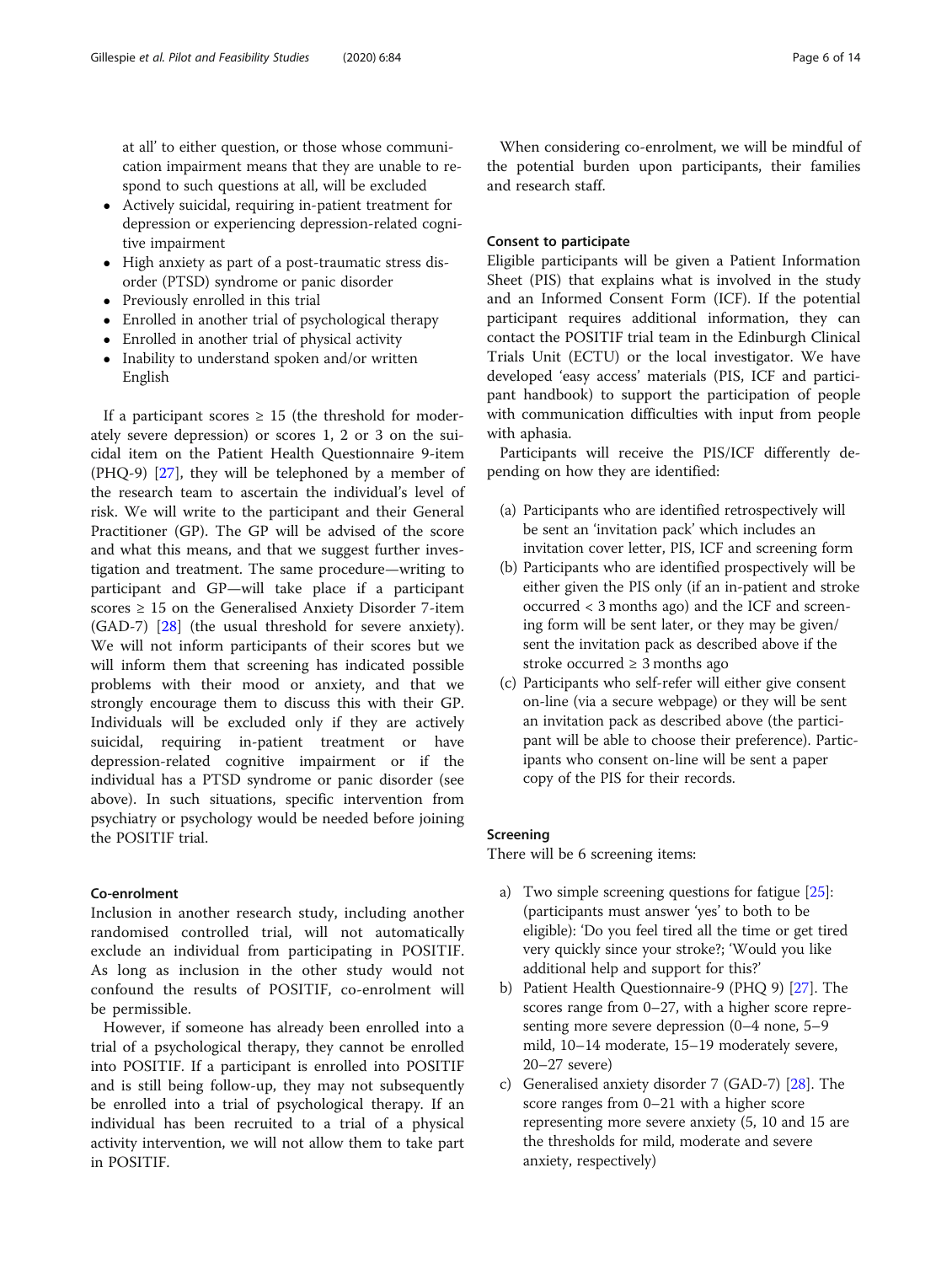- d) 'In the past week, how difficult was it for you to think quickly?' (cognitive item from the Short Stroke Impact Scale, SF-SIS) [\[26\]](#page-13-0)
- e) 'In the past week, how difficult was it to understand what was being said to you in a conversation?' (language item from the SF-SIS) [\[26](#page-13-0)]
- f) Besides your stroke, do you have any other serious or life-threatening illnesses?

In addition to the screening items outlined above, information on stroke subtype will be obtained. We will assess this by asking the question 'Was your stroke due to a bleed or a blood clot?' We did consider extracting information about stroke type from all participants' medical case notes, but whilst this would be possible for participants identified by local recruitment sites, it would not be so easy to obtain this information for participants who self-identify for the study. In this feasibility trial, we will assess the agreement between participant report and case note diagnosis for participants recruited locally. This will enable us to estimate the extent of incorrect classification. We will also collect self-reported Modified Rankin Score (simple question version) [\[29](#page-13-0)] to obtain information on level of dependence, and we will ask individuals to list their medications and then answer the following question 'Do you suffer from any of the following illnesses: cancer, heart failure, rheumatoid arthritis, Parkinson's disease, multiple sclerosis?' because all of these illnesses can cause fatigue [[14,](#page-12-0) [15](#page-12-0)].

Those eligible will be asked to complete baseline data and will be randomised through the trial database. If the participant completes the screening questionnaires, and is found to be eligible for randomisation, they will be sent a baseline data collection form for completion (either by email or by post), and will then be randomised.

We anticipate that some participants may change their mind after being found to be eligible to participate. If we do not receive the baseline data, the participant will be telephoned. If the baseline data are not returned even after a telephone call, we will categorise the participant as having consented and been found to be eligible, but not randomised.

## Withdrawal of study participants

Participants may consent, be eligible and then change their minds at a later time. The participant's doctor may advise them to stop participating in the intervention. We will record how often each of these scenarios occur. We will still follow-up the participant per protocol and collect 6 months follow-up data for the primary analyses. However, if a participant chooses to withdraw completely from the trial and not participate in follow-up, we will retain the data collected on that participant up to that point.

If a participant loses capacity during the trial, no further follow-up will be obtained but we will retain data already collected.

This intervention is low risk, and we do not anticipate major problems. However, should a participant develop any contraindication to participation during the intervention, for example due to severe deterioration in mental state, they will stop participating in the intervention but will continue to be followed up. If the contraindication resolves within 4 weeks, the participant will be allowed to restart the intervention and complete the six sessions and the booster phone call.

#### Randomisation

Each participant's screening and baseline data will be entered into a computerised central randomisation service by means of a secure 24/7 web interface. After the computer program has checked data for completeness and consistency, it will allocate the participant a unique study identification number and assign them to either the intervention or the control arm of the study. The system applies a minimisation program to achieve balance for three factors, namely, (i) time since stroke (as fatigue tends to improve over time;  $\langle 1 \rangle$  year versus  $\geq 1$ year) [\[3](#page-12-0)], (ii) sex (since fatigue tends to be more common in women) [\[30](#page-13-0)] and (iii) depression score at baseline (since those with more depressive symptoms may have more severe fatigue and so respond differently to the intervention) [\[11\]](#page-12-0). Minimisation on anxiety and fatigue will not be required because depression, anxiety and fatigue tend to be highly correlated [[11\]](#page-12-0).

The randomisation record will be stored within the trial database. Following randomisation to either the intervention or control arm, a letter will be sent to the participant's GP to inform them of their patient's enrolment in the trial with a copy of the signed participant consent form. The participant will be informed by telephone, email or post about the randomisation outcome. The intervention will commence within 2 weeks of randomisation, depending on the availability of therapist and participant.

#### Intervention

This is a pragmatic trial. As stroke psychologists are scarce in the United Kingdom National Health Service (NHS) [\[31](#page-13-0)], it was decided that nurses or AHPs would be trained to deliver the intervention. The nurse/AHP therapists will receive standardised training from an experienced stroke clinical psychologist (DG) and fatigue expert and cognitive behavioural psychotherapist (TC) in how to deliver the intervention, and how to record the content of each session using a checklist. The 1-day training will comprise an overview of the literature on post-stroke fatigue as well as an introduction to the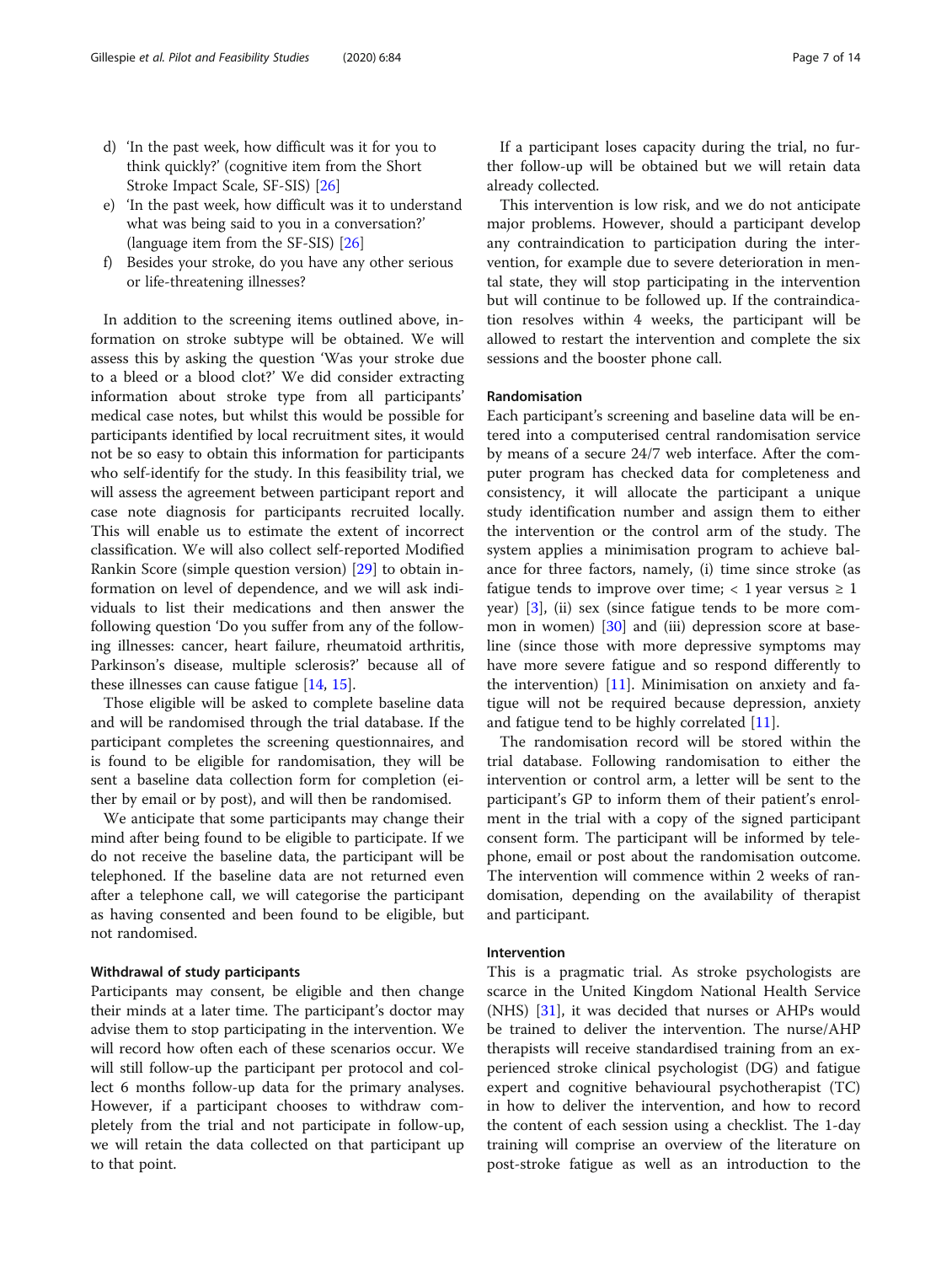<span id="page-7-0"></span>principles and practice of CBT, including role play and group discussion; reading materials for self-study will be also provided.

The delivery of the intervention will be by telephone. Trial materials (including written information about fatigue, a participant handbook, participant diary and follow-up questionnaires) have been made available on a trial website ([www.ed.ac.uk/usher/edinburgh-clinical-tri](http://www.ed.ac.uk/usher/edinburgh-clinical-trials/our-studies/all-current-studies/positif/the-positif-trial)[als/our-studies/all-current-studies/positif/the-positif](http://www.ed.ac.uk/usher/edinburgh-clinical-trials/our-studies/all-current-studies/positif/the-positif-trial)[trial](http://www.ed.ac.uk/usher/edinburgh-clinical-trials/our-studies/all-current-studies/positif/the-positif-trial)).

The intervention will be tailored towards the specific needs of participants, including their existing activity levels. For example, after the first session, the participant completes diaries to record activity and sleep. Then, based on those diaries, goals related to increasing activity and improving sleep are negotiated. The content of goals will be individualised and inevitably vary between participants. The participant handbook includes information sheets about how pain, medication and other medical conditions may be related to fatigue; participants will be sign-posted to the particular information relevant to them.

The intervention comprises six sessions, each separated by 2 weeks. In the intervals between sessions, it is suggested that participants work on their chosen goals. At the final session, participants reflect on any gains made, how they were achieved, discuss potential setbacks and make a plan to maintain and/or build on any behavioural changes they have made which may be influencing levels of fatigue. There is a review phone call two to four weeks after the sixth session, to check on progress and to offer ongoing encouragement. An outline of the content and main focus of each session is provided in Table 1.

All sessions will be audio recorded on encrypted voice dictation devices. Nurse/AHP therapists will receive fortnightly telephone supervision for the duration of the study (approximately 30 min per fortnight); the supervising psychologist (DG) will have the opportunity to listen to audio recordings before supervision sessions. Table [2](#page-8-0) provides an overview of the rationale for the study, as well as study materials and procedures.

#### Comparator

Careful consideration was given to the nature of the control intervention. As there is no effective intervention for post-stroke fatigue that is routinely available in clinical practice, it is not possible to compare the active intervention in POSITIF with another active intervention. A 'placebo' control intervention such as relaxation

Table 1 Content of telephone-delivered cognitive behavioural therapy sessions

| Session number                             | Treatment outline                                                                                                                                                                                                                                                                                                                          |  |  |  |  |  |  |  |
|--------------------------------------------|--------------------------------------------------------------------------------------------------------------------------------------------------------------------------------------------------------------------------------------------------------------------------------------------------------------------------------------------|--|--|--|--|--|--|--|
|                                            | <b>Engagement and preparation</b><br>Discuss the patient's experience of post-stroke fatique<br>Explain symptoms and potential mechanisms of post-stroke fatique<br>Emphasise that maintaining factors are potentially reversible<br>Explain how to use a diary to monitor daily activities, rest and sleep                                |  |  |  |  |  |  |  |
| 2                                          | Balancing daily activities, rest and sleep<br>Review diaries the patient has been keeping to determine current levels of activity, rest and sleep<br>Discuss strategies to improve sleep patterns<br>Set SMART goals to increase daily activities and improve sleep<br>Agree on an initial plan to balance activity levels, rest and sleep |  |  |  |  |  |  |  |
| 3                                          | Increasing daily activities in graded increments<br>Review the patient's diary and discuss progress with the initial plan<br>Discuss new goals to be achieved in the coming weeks (including decreasing the amount of rest)<br>Agree on a weekly plan to work towards new goals                                                            |  |  |  |  |  |  |  |
| 4                                          | Improving emotions and thoughts<br>Discuss the '3-area model' to explain the links between thoughts, emotions and behaviour<br>Discuss the unhelpful thoughts and emotions that might occur in response to fatigue<br>Introduce thought challenging sheets                                                                                 |  |  |  |  |  |  |  |
| 5                                          | Dealing with difficulties in making progress<br>Identify common 'blocks' and setbacks in making progress<br>Discuss any problems the patient has experienced and agree with the patient solutions (patient taking active role)                                                                                                             |  |  |  |  |  |  |  |
| 6                                          | Preparing for the future<br>Check patient's understanding of the intervention and discuss their progress<br>Encourage the patient to suggest new future targets and a plan for working towards them<br>Ask patient to fill out treatment evaluation forms                                                                                  |  |  |  |  |  |  |  |
| Booster (4 mo after starting intervention) | Review of overall progress<br>Evaluate the patient's progress since session 6<br>Help the patient solve any outstanding problems<br>Review the patient's understanding of treatment rationale and skills<br>Discuss further targets and plans                                                                                              |  |  |  |  |  |  |  |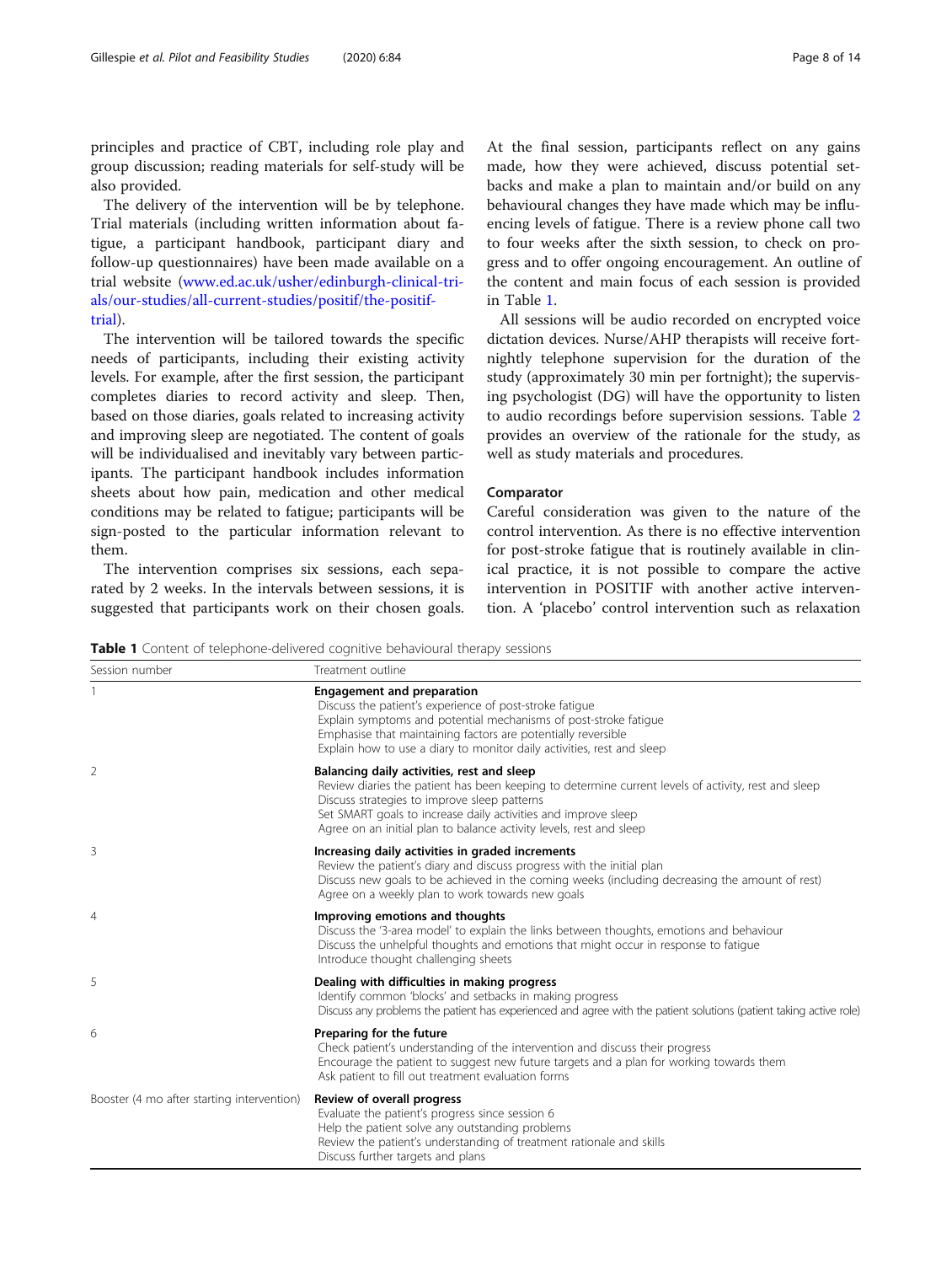#### <span id="page-8-0"></span>Table 2 Overview of intervention rationale, materials and procedures

| Brief name of intervention                                           | <b>Post Stroke Intervention Trial In Fatique (The POSITIF Trial)</b>                                                                                                                                                                                                                                                                                                                                                                                                                                                                                                                                                                                                                                                                                                                                                                                                                                                                                                                                                                                                        |  |  |  |  |  |  |  |
|----------------------------------------------------------------------|-----------------------------------------------------------------------------------------------------------------------------------------------------------------------------------------------------------------------------------------------------------------------------------------------------------------------------------------------------------------------------------------------------------------------------------------------------------------------------------------------------------------------------------------------------------------------------------------------------------------------------------------------------------------------------------------------------------------------------------------------------------------------------------------------------------------------------------------------------------------------------------------------------------------------------------------------------------------------------------------------------------------------------------------------------------------------------|--|--|--|--|--|--|--|
| Why (rationale for treatment)                                        | Post-stroke fatigue is common, experienced by approximately half of all stroke survivors. It has a<br>negative impact on a range of important life domains. A systematic review of the literature found<br>that psychological factors, namely, depression, anxiety, low self-efficacy, passive coping, reduced<br>physical activity, sleep problems and low levels of social support are implicated in the develop-<br>ment or maintenance of fatigue following stroke. This evidence suggests that cognitive behav-<br>joural treatment methods, which target individuals' thoughts, behaviours and feelings, and have<br>been used to treat fatigue in other health conditions, could be effective in the treatment of post-<br>stroke fatigue.                                                                                                                                                                                                                                                                                                                           |  |  |  |  |  |  |  |
| <b>What (materials)</b>                                              | POSITIF is a manualised cognitive behaviourally informed treatment that targets the factors that<br>have been associated with post-stroke fatique in the literature. Individuals will receive a participant<br>manual that includes written information about post-stroke fatigue, as well as activity and sleep<br>diaries and worksheets for goal setting and thought challenging. Before POSITIF, the materials<br>were provided to 12 stroke survivors in a small uncontrolled pilot study and edited to take account<br>of participant and clinician feedback (see Table 1).                                                                                                                                                                                                                                                                                                                                                                                                                                                                                           |  |  |  |  |  |  |  |
| What (procedures)                                                    | Information will be provided to participants about post-stroke fatigue and individuals will be given<br>an opportunity to discuss their 'model' of fatigue, i.e. why they believe they experience it. Any mis-<br>conceptions about fatique will be corrected. Activity diaries and sleep diaries will be completed by<br>participants throughout the intervention and sent to the therapist (by post); these will form the<br>basis for a tailored approach designed to promote a balance between daily activities, rest and<br>sleep, the aims being to gradually increase levels of physical activity, and to avoid 'boom and bust'<br>activity patterns. Therapists will identify participant beliefs about fatique and help participants to<br>challenge negative thinking, encouraging them overcome any fears about undertaking physical ac-<br>tivity (see Table 1). The comparator group will receive written information about fatigue only, in<br>the form of a leaflet (available at www.strokeassociation/dudfuhfud.com).                                      |  |  |  |  |  |  |  |
| Who (profession, expertise, specific training,<br>etc)               | The intervention is to be delivered by nurses or Allied Health Professionals (AHPs). These therapists<br>will be individuals with clinical experience of stroke, but no prior training in Cognitive Behavioural<br>Therapy (CBT). They will be representative of the nurses who work with stroke survivors in<br>community stroke settings. Therapists will receive a one-day training that comprises an overview<br>of the literature on post-stroke fatigue, an introduction to the principles and practice of CBT, and<br>information on how to deliver the intervention, including how to record the content of sessions. A<br>stroke clinical psychologist and a cognitive behavioural psychotherapist will deliver the training.<br>Brief role plays and group discussions will be included; reading materials, including journal articles<br>will be provided to trial therapists for self-study. Nurse/AHP therapists will receive fortnightly tele-<br>phone supervision (30-minutes duration) from the stroke clinical psychologist who delivers the<br>training. |  |  |  |  |  |  |  |
| How (modes of delivery)                                              | POSITIF sessions will be telephone-delivered. Phone calls will be made at times convenient to par-<br>ticipants. Therapists will try to call participants at least two or three times before a session is<br>classed as 'missed', as would happen in clinical practice. Participants will be required to have their<br>written manuals in front of them during the calls so that therapists can direct them to particular<br>worksheets and other materials.                                                                                                                                                                                                                                                                                                                                                                                                                                                                                                                                                                                                                |  |  |  |  |  |  |  |
| Where (infrastructure and relevant features)                         | Participants will receive the telephone sessions in their own homes. They will receive the<br>participant manuals by post.                                                                                                                                                                                                                                                                                                                                                                                                                                                                                                                                                                                                                                                                                                                                                                                                                                                                                                                                                  |  |  |  |  |  |  |  |
| When and how much (number of sessions,<br>duration, intensity, dose) | The intervention comprises six sessions, one every two weeks. Sessions will be up to 60 minutes in<br>duration. In the intervals between sessions, participants will work on their chosen goals. A review<br>'booster' telephone session will take place two to four weeks after the sixth session.                                                                                                                                                                                                                                                                                                                                                                                                                                                                                                                                                                                                                                                                                                                                                                         |  |  |  |  |  |  |  |
| Tailoring (personalisation)                                          | Goals will be individualised for each patient to take account of their baseline level of activity and<br>sleep patterns, their physical health, levels of fatigue and their interests and aspirations.                                                                                                                                                                                                                                                                                                                                                                                                                                                                                                                                                                                                                                                                                                                                                                                                                                                                      |  |  |  |  |  |  |  |
| Modifications (from existing or initial<br>protocol)                 | Any modifications that are required in the course of the intervention will be recorded.                                                                                                                                                                                                                                                                                                                                                                                                                                                                                                                                                                                                                                                                                                                                                                                                                                                                                                                                                                                     |  |  |  |  |  |  |  |
| How well (planned adherence)                                         | Adherence to the intervention will be determined as number of sessions each participant receives.                                                                                                                                                                                                                                                                                                                                                                                                                                                                                                                                                                                                                                                                                                                                                                                                                                                                                                                                                                           |  |  |  |  |  |  |  |

was considered, but would have required considerable additional resources to administer, and may have been less acceptable to participants [\[32](#page-13-0)]. A wait list design was also considered in which no intervention would be provided during the experimental treatment period, with active treatment offered after the final follow-up assessment, but this would also have needed additional resources. The participant handbook could have been provided to control participants at the end of the post-

treatment assessment, but it was designed to be used with therapist input and could not be easily used by individuals without support and guidance. Finally, the control could have been 'usual care', but there were concerns that participants might decline the invitation to participate if there was a 50% probability of receiving nothing additional to routine care. Therefore, it was decided to provide control participants with information about fatigue. Although information about post-stroke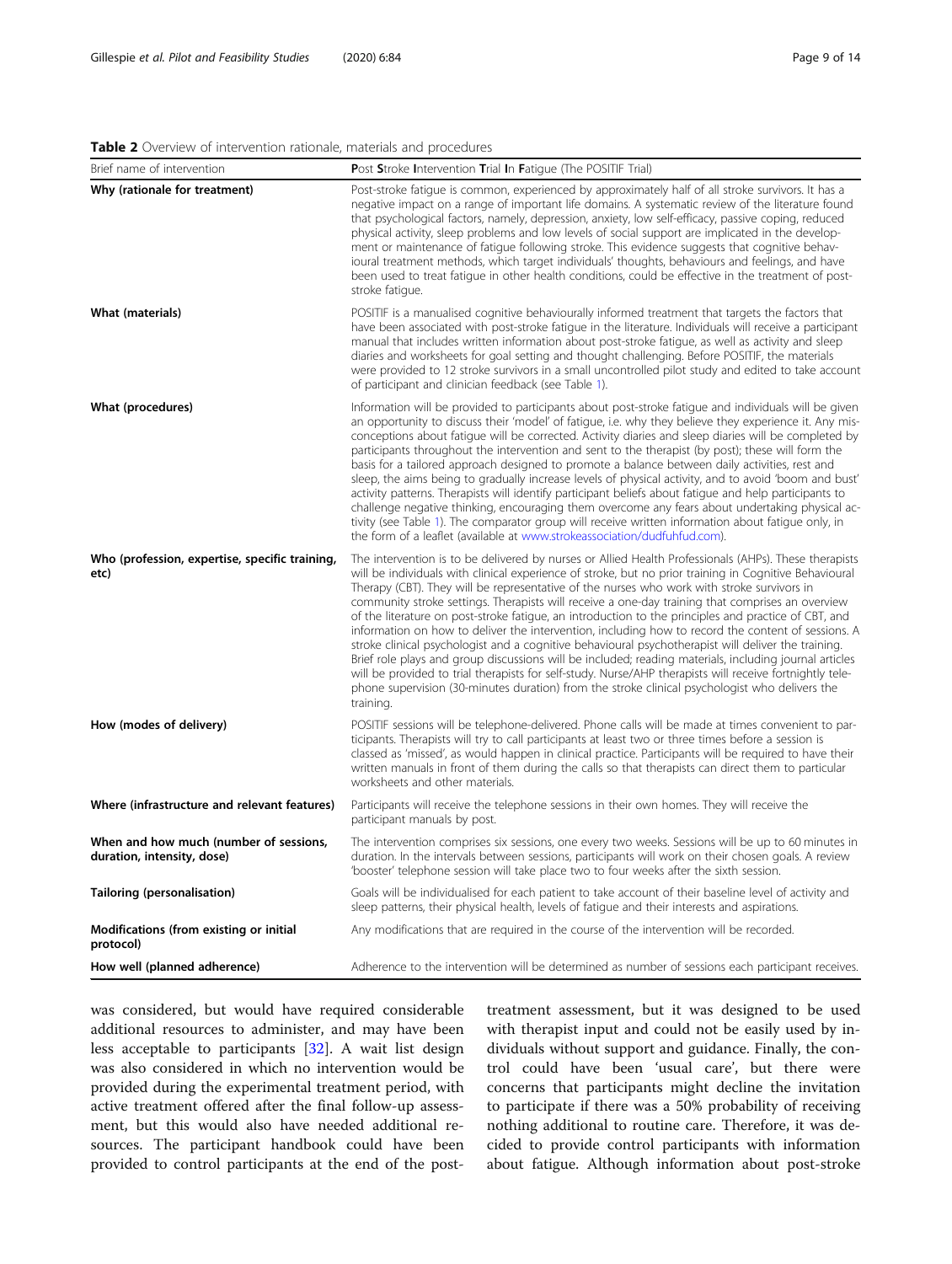fatigue is easily available (e.g. from charity websites), our clinical experience is that patients are not usually signposted to it. A Cochrane review of information provision after stroke reported that information alone has a very small, probably not clinically significant effect on depression, though there are no data on the effect of information provision on fatigue [\[33](#page-13-0)]. A copy of the information leaflet, given immediately following randomisation, can be found at [https://www.stroke.org.uk/sites/default/files/](https://www.stroke.org.uk/sites/default/files/fatigue_after_stroke.pdf) [fatigue\\_after\\_stroke.pdf.](https://www.stroke.org.uk/sites/default/files/fatigue_after_stroke.pdf)

Table [3](#page-10-0) provides a summary of the timing of treatment telephone calls and feasibility study assessments.

## Feasibility outcomes

The following data will help to inform the design of a future main efficacy trial:

## Recruitment

- The feasibility of individuals referring themselves for fatigue screening via links to patient websites including CHSS and The Stroke Association (number and rate)
- The feasibility of identifying stroke survivors through local sites (number and rate) and the proportion who agree to fatigue screening
- The number of stroke survivors who complete the screening questions, according to the method by which they were identified (by local sites or selfidentification)
- The proportion of individuals who undergo fatigue screening who are eligible to participate
- The proportion of eligible patients who are randomised
- The recruitment rates by different methods and by different sites
- The feasibility of identifying and training nurses and AHPs to deliver the intervention

## Adherence and retention

- The adherence rate and reasons for non-adherence (number of sessions participants receive)
- The fidelity of the intervention (i.e. therapist adherence to the manual)

#### Data completion and data variability

- The response and completion rates for postal and web-based questionnaires, and the proportion of participants requiring telephone calls to collect follow-up questionnaires
- Variability in our fatigue outcome measure

## Resources

– The resources required to deliver the intervention

A Data Monitoring Committee (DMC) will be established, and a DMC charter will be written. In this feasibility trial, the Trial Management Group (the investigators) will provide oversight of the trial and will function as a Trial Steering Committee (TSC).

#### Progression criteria

We will proceed to an efficacy trial if the following criteria are achieved in the feasibility trial:

- a) Recruit 75 participants in 1 year (from local sites and through self-referral, e.g. links with relevant websites)
- b) Follow-up (primary outcome in at least 90% of participants)
- c) Adherence to therapy: at least four of the six sessions attended

If these criteria are not met, the TMG will explore the reasons for this and may still proceed with an efficacy trial if the reasons are addressable, for example sick leave amongst therapists delivering the intervention.

#### Potential future outcome measures for an efficacy trial

The following measures are not outcomes for this feasibility trial, but are potential measures for a future efficacy trial:

- The Fatigue Assessment Scale (FAS). The FAS is a 10-item self-report scale that is valid and reliable in stroke [\[34\]](#page-13-0). The scale measures mental and physical fatigue. A difference of four points is considered to represent a clinically relevant change on this scale [[35](#page-13-0)].
- Self-reported mood assessed using PHQ-9 [[27](#page-13-0)] and the GAD-7 [\[28\]](#page-13-0). We will enquire whether antidepressants or anxiolytics have been prescribed
- Self-reported fearful beliefs in relation to exercise, to determine if these are a mediator in the effect of CBT on post-stroke fatigue, measured using the fear avoidance questions from the Cognitive and Behavioural Responses Questionnaire (CBRQ) [[36](#page-13-0)]. The decision to include the CBRQ was made after the trial was registered with the National Institutes of Health, as an amendment to our protocol
- Stroke specific quality of life including participantreported social participation assessed using the Short Form of the Stroke Impact Scale (SF-SIS) [[26\]](#page-13-0)
- Quality of life adjusted life years (QALYs) assessed using the Euroqol 5D (5-level version) [[37\]](#page-13-0).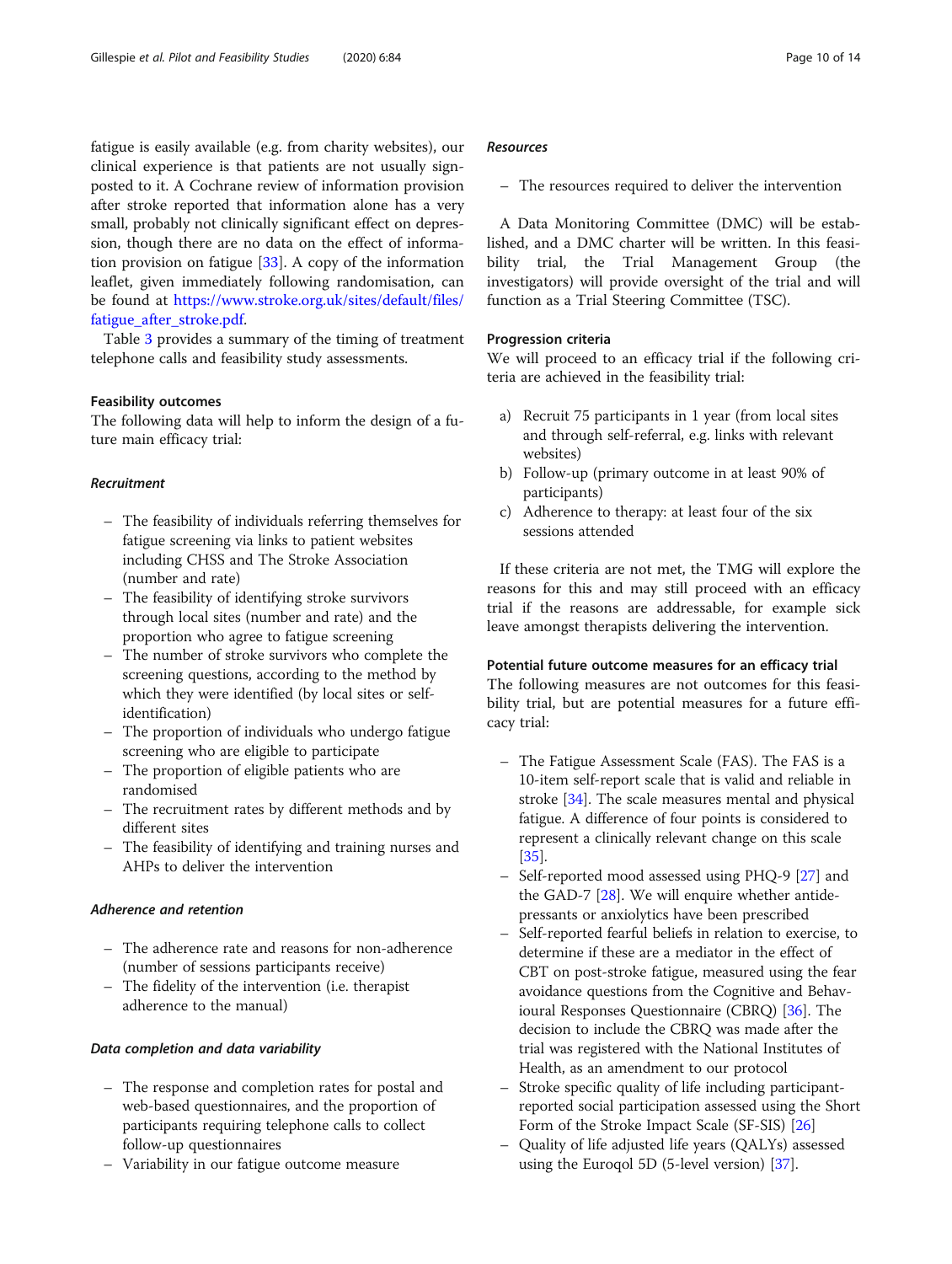|                                                                                                                                                 | Study period       |                                   |                           |                |             |             |             |             |               |             |             |
|-------------------------------------------------------------------------------------------------------------------------------------------------|--------------------|-----------------------------------|---------------------------|----------------|-------------|-------------|-------------|-------------|---------------|-------------|-------------|
|                                                                                                                                                 | Enrolment<br>$-t1$ | Allocation<br>$\mathsf{O}\xspace$ | Post-allocation           |                |             |             |             |             |               | Close-out   |             |
| Timepoint (time in weeks)                                                                                                                       |                    |                                   | $\mathbf{1}$              | $\overline{3}$ | 5           | $\bar{7}$   | $\mathsf g$ | 11          | $14 (+/-1)^7$ | 16          | 26          |
| Enrolment                                                                                                                                       |                    |                                   |                           |                |             |             |             |             |               |             |             |
| Consent and screening                                                                                                                           | Χ                  |                                   |                           |                |             |             |             |             |               |             |             |
| Randomisation                                                                                                                                   | $\mathsf X$        |                                   |                           |                |             |             |             |             |               |             |             |
| Allocation                                                                                                                                      |                    | $\mathsf X$                       |                           |                |             |             |             |             |               |             |             |
| Intervention                                                                                                                                    |                    |                                   |                           |                |             |             |             |             |               |             |             |
| Telephone call 1                                                                                                                                |                    |                                   | $\boldsymbol{\mathsf{X}}$ |                |             |             |             |             |               |             |             |
| Telephone call 2                                                                                                                                |                    |                                   |                           | $\mathsf X$    |             |             |             |             |               |             |             |
| Telephone call 3                                                                                                                                |                    |                                   |                           |                | $\mathsf X$ |             |             |             |               |             |             |
| Telephone call 4                                                                                                                                |                    |                                   |                           |                |             | $\mathsf X$ |             |             |               |             |             |
| Telephone call 5                                                                                                                                |                    |                                   |                           |                |             |             | $\mathsf X$ |             |               |             |             |
| Telephone call 6                                                                                                                                |                    |                                   |                           |                |             |             |             | $\mathsf X$ |               |             |             |
| Booster telephone call                                                                                                                          |                    |                                   |                           |                |             |             |             |             | $\mathsf X$   |             |             |
| Assessments                                                                                                                                     |                    |                                   |                           |                |             |             |             |             |               |             |             |
| Baseline assessments                                                                                                                            |                    |                                   |                           |                |             |             |             |             |               |             |             |
| Two fatigue screening questions<br>PHQ-9<br>GAD-7<br>SF-SIS cognitive item<br>SF-SIS language item<br>Screening questions about serious illness |                    | $\boldsymbol{\mathsf{X}}$         |                           |                |             |             |             |             |               |             |             |
| 4 months follow-up assessments                                                                                                                  |                    |                                   |                           |                |             |             |             |             |               |             |             |
| FAS<br>PHQ-9<br>GAD-7<br>CBRQ<br>EQ-5D-5 L                                                                                                      |                    |                                   |                           |                |             |             |             |             |               | $\mathsf X$ |             |
| 6 months follow-up assessments                                                                                                                  |                    |                                   |                           |                |             |             |             |             |               |             |             |
| FAS<br>PHQ-9<br>GAD-7<br>CBRQ<br>SF-SIS<br>EQ-5D-5 L<br>Anxiolytics (Y/N)<br>Hours working<br>Health costs                                      |                    |                                   |                           |                |             |             |             |             |               |             | $\mathsf X$ |

#### <span id="page-10-0"></span>Table 3 Summary of study assessments and treatment telephone calls

\*The booster treatment telephone call can take place at 13, 14 or 15 weeks post-randomisation

CBRQ Cognitive and Behavioural Responses Questionnaire, EQ-5D-5 L EuroQoL 5-dimension 5-level, FAS Fatigue Assessment Scale, GAD-7 Generalized Anxiety Disorder Assessment 7-item, PHQ-9 Patient Health Questionnaire 9-item, SF-SIS Short Form Stroke Impact Scale

- The number of hours participants are working relative to before their stroke (participants asked to report average hours worked per week currently and immediately before stroke).
- We will collect data on health costs (visits to the GP, number of admissions to hospital, days in a care home, number of visits from social carers, cost of the therapist delivery time, cost of the supervision time from psychology/psychiatry). In a future efficacy trial, this would enable us to perform a health economic analysis which will tell us how

much the intervention costs, whether there are savings in use of health/social care and what QALYs are associated with the intervention.

## Statistical analysis

We will report numbers and percentages for the tests of feasibility, without formal statistical testing.

For the proposed outcome measures for a future efficacy trial, in this feasibility study, we will present overall summaries across both treatment groups combined, such as mean and standard deviation, number and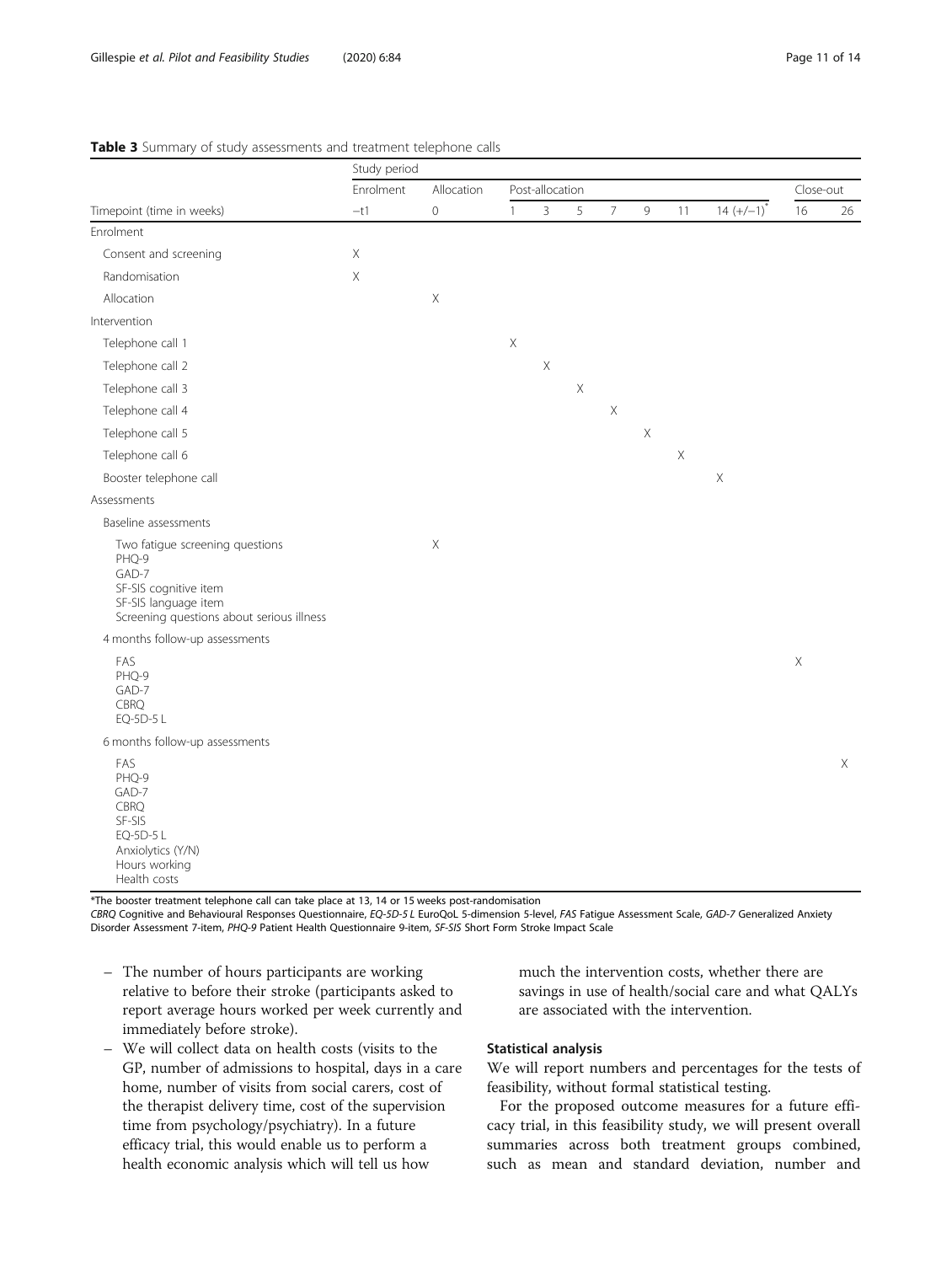#### **Discussion**

A high proportion of stroke survivors experiences fatigue. Post-stroke fatigue is negatively associated with physical, psychological and social functioning—particularly for those unfortunate enough to experience fatigue long term—and there is little existing evidence from RCTs of effective treatments. However, absence of evidence is not the same as evidence of absence; psychological/behavioural treatments for post-stroke fatigue have simply not yet been put to rigorous scientific test.

To address this gap, the feasibility stage of POSITIF aims to test the feasibility of a nurse/AHP provided telephone-delivered CBT-informed intervention for individuals who experience fatigue 3 months to 2 years following stroke. We have preliminary data from a previous pilot study that indicates that the content and style of the intervention is acceptable. Small improvements have been made to the intervention protocol in the light of participant and therapist pilot study feedback. The main changes from the published uncontrolled pilot study have been to move from face-to-face to telephone delivery of the intervention and to have nurses and AHPs rather than clinical psychologists deliver the intervention. These changes were made on clinical and pragmatic grounds. As far as mode of therapy delivery is concerned, there is published evidence for the efficacy of telephone-delivered CBT interventions in clinical health populations, including participants with neurological injury [[21,](#page-12-0) [22](#page-13-0)] and chronic fatigue syndrome [\[23\]](#page-13-0), though we do acknowledge that delivery by telephone may be less acceptable to individuals with communication impairment. Delivery of the intervention by nurses and AHPs rather than clinical psychologists is a more realistic proposition for health care systems such as the UK where clinical psychologists are in relatively short supply [[31](#page-13-0)]. Therapists working in multidisciplinary IAPT (Improving Access to Psychological Therapies) teams could also deliver the intervention [[38\]](#page-13-0).

The intervention may have several advantages over traditional face-to-face delivered CBT. Because the intervention is delivered by telephone, participants will be spared the expense of time and effort to travel to clinic appointments. It is especially important to consider the demands made on fatigued individuals in interventions of this type, because potential participants might be reluctant to commit scarce energy reserves to such interventions; as noted in a recent Cochrane review, fatigue trials often have high dropout rates [\[10](#page-12-0)]. Though the intervention is manualised, there is scope within it to negotiate goals with each participant. Indeed, the emphasis is on empowering the individual at all stages of the intervention. It is hoped that this will enable individuals to make gains beyond the period of active treatment. The aim that participants become, in effect, their own therapists lies at the heart of CBT [[17\]](#page-12-0).

Improvements in fatigue are not the only outcome of interest. As well as mood outcomes (depression and anxiety), we will record individuals' social participation, how likely they are to return to paid work and their overall quality of life. These are important outcomes, because one would hope that if the intervention delivered in the POSITIF trial improves functioning via activity scheduling, then participants' level of fatigue will also improve. The importance of improvement in key life roles is well recognised by so-called 'third wave' cognitive behavioural therapies [[39,](#page-13-0) [40](#page-13-0)] which help people connect with personal values and do what matters to them. We also expect that treatment effects may be mediated by changes in fearful beliefs. Mechanisms of change will be assessed in a future trial.

There are limitations and possible challenges. One is the possibility of loss to follow-up, particularly the attrition bias that would occur if the most fatigued participants dropped out of the study. Although the intervention is relatively brief (10 weeks duration, excluding the booster session), as with all cognitive behavioural therapies, it demands active involvement on the part of the participant, and home-based practice is expected following every treatment session. The key, we believe, is to make sure participants who sign up to the feasibility trial genuinely do want help to manage their fatigue and understand what is expected of them (without being off putting). Participant information sheets will make clear the active nature of the intervention. We will also perform a sensitivity analysis to compare the characteristics of individuals who complete the intervention with individuals who do not. We acknowledge that a limitation of this feasibility study is that intervention and control conditions are not matched for contact time, which may have a positive behavioural effect in itself. However, it would have been impractical within the constraints of funding to perform a three arm feasibility trial. A larger efficacy trial might match participants in intervention and control arms for therapist contact time, perhaps comparing individuals receiving POSITIF with individuals receiving an equivalent amount of nondirective discussion about the general impact of stroke on everyday life, such as the unstructured social contact delivered as the control arm in a trial of communication therapy for aphasia and dysarthria following stroke [\[41](#page-13-0)].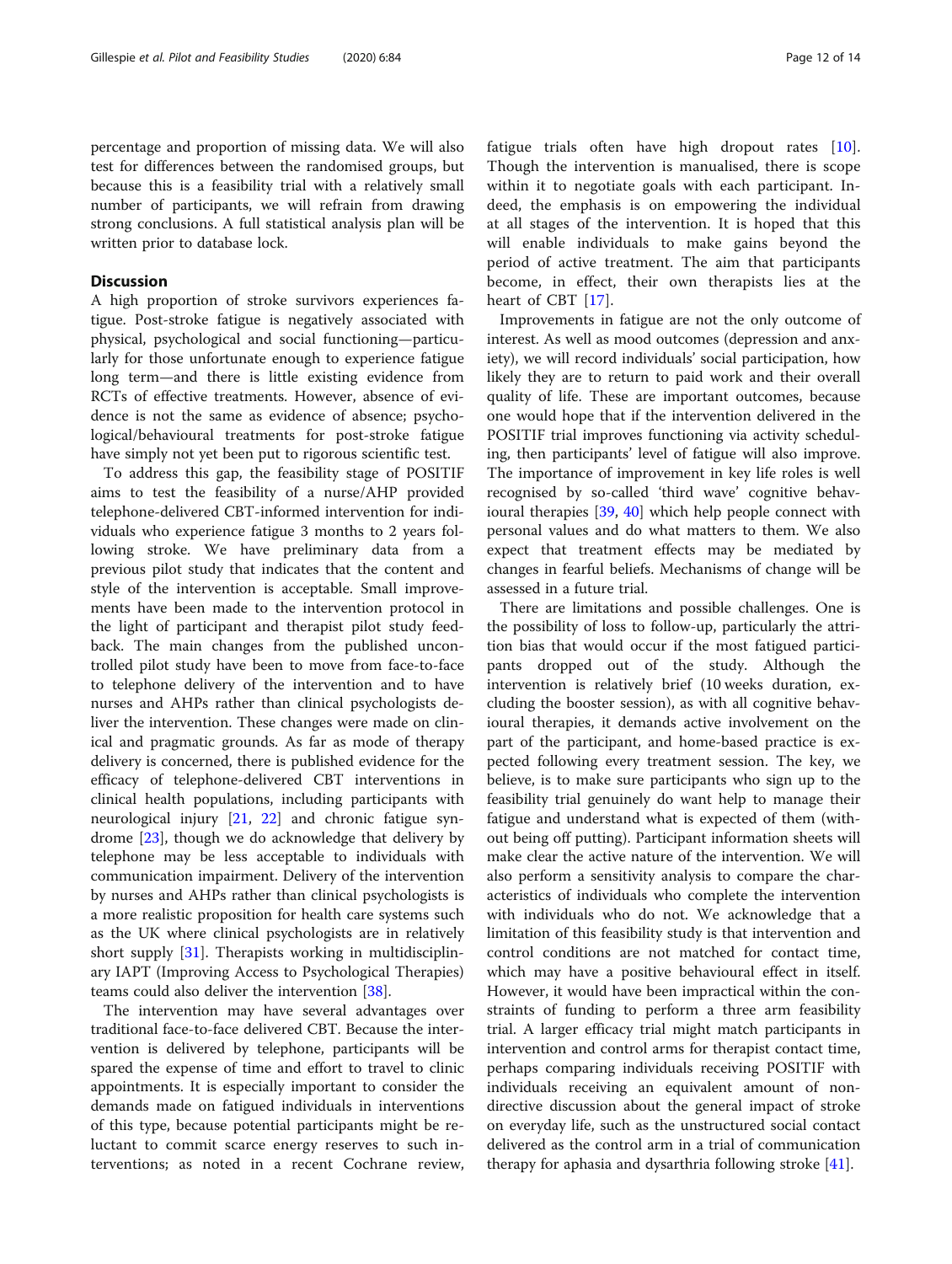<span id="page-12-0"></span>Fatigue is a serious complication of stroke, blighting the lives of the large number of individuals who experience it. The findings will determine whether a randomised trial involving larger numbers of participants with adequate statistical power is feasible and warranted.

#### Abbreviations

AHP: Allied Health Professional; CBRQ: Cognitive and Behavioural Responses Questionnaire; CBT: Cognitive behavioural therapy; CHSS: Chest Heart and Stroke Scotland; DMC: Data Monitoring Committee; ECTU: Edinburgh Clinical Trials Unit; EQ-5D-5 L: EuroQoL 5-dimension 5-level; FAS: Fatigue Assessment Scale; GAD-7: Generalized Anxiety Disorder Assessment 7-item; GCP: Good Clinical Practice; GM-SAT: Greater Manchester Stroke Assessment Tool; GP: General Practitioner; HRQOL: Health-related quality of life; IAPT: Improving Access to Psychological Therapies; ICF: Informed Consent Form; NHS: National Health Service; PHQ-9: Patient Health Questionnaire 9 item; PIS: Patient Information Sheet; POSITIF: Post-stroke Intervention Trial in Fatigue; PTSD: Post-traumatic stress disorder; QALYs: Quality of life adjusted years; RCT: Randomised controlled trial; SF-SIS: Short Form Stroke Impact Scale; SHARE: Scottish Health Research; TSC: Trial Steering Committee

#### Acknowledgements

NHS Lothian is the sponsor for this feasibility trial. We would like to thank Dr Kirsty Anderson, Clinical Psychologist, who was the trial therapist in the preliminary pilot study of the intervention and contributed to the development of the participant manual. Jill Pearl led the development of the easy access materials.

#### Trial status

The POSITIF feasibility trial is currently recruiting participants (recruitment commenced in December 2018). It is anticipated that recruitment to the feasibility stage of the investigation will be completed by end of January 2020.

#### Authors' contributions

Dr David Gillespie drafted this paper. All authors have contributed to the design of the study, the protocol and have approved the final version of the paper.

#### Funding

Chest Heart and Stroke Scotland (CHSS) provided funding for this study (Grant reference: Res16/A168). During the completion of this work, Maree Hackett was supported by a National Health and Medical Research Council Career Development Fellowship Level 2 (APP1141328).

#### Availability of data and materials

Requests for data sharing should be directed to [ECTUdatashare@ed.ac.uk](mailto:ECTUdatashare@ed.ac.uk) after the final analyses are complete.

#### Ethics approval and consent to participate

Ethics approval was granted by the East of Scotland Research Ethics Committee (REC reference: 17/ES/0159). Informed consent will be sought from participants in accordance with Good Clinical Practice (GCP).

#### Consent for publication

All participants consent for information about themselves to be published in any journal.

#### Competing interests

The authors declare that they have no competing interests.

#### Author details

<sup>1</sup>Department of Clinical Neurosciences, Royal Infirmary of Edinburgh, Edinburgh, UK. <sup>2</sup>NHS Lanarkshire, Monklands Hospital, Coatbridge, UK.<br><sup>3</sup>Nursing, Midwifon, and Allied Hoalth Professions Pesoarch Unit, Glass Nursing, Midwifery and Allied Health Professions Research Unit, Glasgow Caledonian University, Glasgow, UK. <sup>4</sup>Department of Psychological Medicine, King's College London, London, UK. <sup>5</sup>Centre for Clinical Brain Sciences, University of Edinburgh, Edinburgh, UK. <sup>6</sup>The George Institute for Global Health, Faculty of Medicine, University of New South Wales, Sydney, Australia. <sup>7</sup>Independent Consultant, Edinburgh, UK. <sup>8</sup>Faculty of Medicine and Health,

University of Leeds, Leeds, UK. <sup>9</sup>Edinburgh Clinical Trials Unit (ECTU) University of Edinburgh, Edinburgh, UK.<sup>10</sup>Department of Neurology, West China Hospital, Chengdu, China.

# Received: 27 September 2019 Accepted: 25 May 2020<br>Published online: 15 June 2020

#### References

- 1. Royal College of Physicians Sentinel Stroke National Audit Programme (SSNAP). National clinical audit annual results portfolio March 2016-April 2017; Available: <http://bit.ly/1NHYlqH> Last accessed 7 July 2019.
- 2. ISD Scotland. Scottish Stroke Care Audit, Scottish Stroke Improvement Programme Report-2016. 2017; available: <http://bit.ly/2lckiKz> Last accessed 12 March 2019.
- 3. Duncan A, Wu A, Mead G. Frequency and natural history of fatigue after stroke: a systematic review of longitudinal studies. J Psychosom Res. 2012; 73:18–27.
- de Groot M, Phillips SJ, Eskes GA. Fatigue associated with stroke and other neurologic conditions: implications for stroke rehabilitation. Arch Phys Med Rehabil. 2003;84:1714–20.
- 5. Glader EL, Stegmayr B, Asplund K. Poststroke fatigue: a 2-year follow up study of stroke patients in Sweden. Stroke. 2002;33:1327–33.
- 6. Anderson G, Christensen D, Kirkevold M, Johnsen SP. Post-stroke fatigue and return to work: a 2-year follow-up. Acta Neurol Scand. 2012;125: 248–53.
- 7. Naess H, Lunde L, Brogger J. The effects of fatigue, pain, and depression on quality of life in ischaemic stroke patients: the Bergen stroke study. Vasc Health Risk Manag. 2012;8:407–13.
- 8. Pollock A, St George B, Fenton M, Firkins L. Top ten research priorities relating to life after stroke. Lancet Neurol. 2012;11:P209. [https://doi.org/10.](https://doi.org/10.1016/S1474-4422(12)70029-7) [1016/S1474-4422\(12\)70029-7.](https://doi.org/10.1016/S1474-4422(12)70029-7)
- Kutlubaev MA, Duncan FH, Mead GE. Biological correlates of post-stroke fatigue: a systematic review. Acta Neurol Scand 2012;125(4):219-227. Epub 2011/11/11. doi: <https://doi.org/10.1111/j.1600-0404.2011.01618.x>. PubMed PMID: 22070461.
- 10. Wu S, Kutlubaev MA, Chun HYY, Cowey E, Pollock A, Macleod MR, et al. Interventions for post-stroke fatigue. Cochrane Database Syst Rev. 2015:CD 007030.
- 11. Wu S, Barugh A, Macleod M, Mead G. Psychological associations of poststroke fatigue: a systematic review and meta-analysis. Stroke. 2014;45: 1778–83. [https://doi.org/10.1161/strokeaha.113.004584.](https://doi.org/10.1161/strokeaha.113.004584)
- 12. Barbour VL, Mead GE. Fatigue after stroke: the patient's perspective. Stroke Res Treat. 2012;863031:6.
- 13. Wu S, Mead G, Macleod M, Chalder T. Model of understanding fatigue after stroke. Stroke. 2015;46:893-898. Epub 2015/02/05. doi: [https://doi.org/10.](https://doi.org/10.1161/strokeaha.114.006647) [1161/strokeaha.114.006647](https://doi.org/10.1161/strokeaha.114.006647). PubMed PMID: 25649798.
- 14. Chalder T. Coping with chronic fatigue. London: Sheldon Press; 1995.
- 15. Chalder T, Wallace P, Wessely S. Self-help treatment of chronic fatigue in the community: a randomized controlled trial. Br J Health Psychol. 1997;2: 189–97.
- 16. Armes J, Chalder T, Addington-Hall J, Richardson A, Hotopf M. A randomized controlled trial to evaluate the effectiveness of a brief, behaviorally oriented intervention for cancer-related fatigue. Cancer. 2007; 110(6):1385–95 [doi.org/10.1002/cncr.22923](http://dx.doi.org/10.1002/cncr.22923).
- 17. Williams C, Carson A, Smith S, Sharpe M, Cavanagh J, Kent C. Overcoming functional neurological symptoms: a five areas approach. Boca Raton: CRC Press; 2011.
- 18. Chalder T, Goldsmith KA, White PD, Sharpe M, Pickles AR. Rehabilitative therapies for chronic fatigue syndrome: a secondary mediation analysis of the PACE trial. Lancet Psychiatry. 2015;2(2):141–52. [https://doi.org/10.1016/](https://doi.org/10.1016/S2215-0366(14)00069-8) [S2215-0366\(14\)00069-8](https://doi.org/10.1016/S2215-0366(14)00069-8).
- 19. Duncan FLS, Greig CA, Dennis MS, Sharpe M, MacLullich AM, Mead GE. An exploratory longitudinal cohort study of associations of fatigue after stroke. Stroke. 2015;46:1052–8.
- 20. Wu SCT, Anderson KE, Gillespie D, MacLeod MR, Mead GE. Development of a psychological intervention for post-stroke fatigue. PLoS One. 2017;12(8): e0183286. <https://doi.org/10.1371/journal.pone.0183286>.
- 21. Dorstyn DSM, Mathias JL, Denson LA. Psychosocial outcomes of telephonebased counseling for adults with an acquired physical disability: a metaanalysis. Rehabil Psychol. 2011;56(1):1–14.